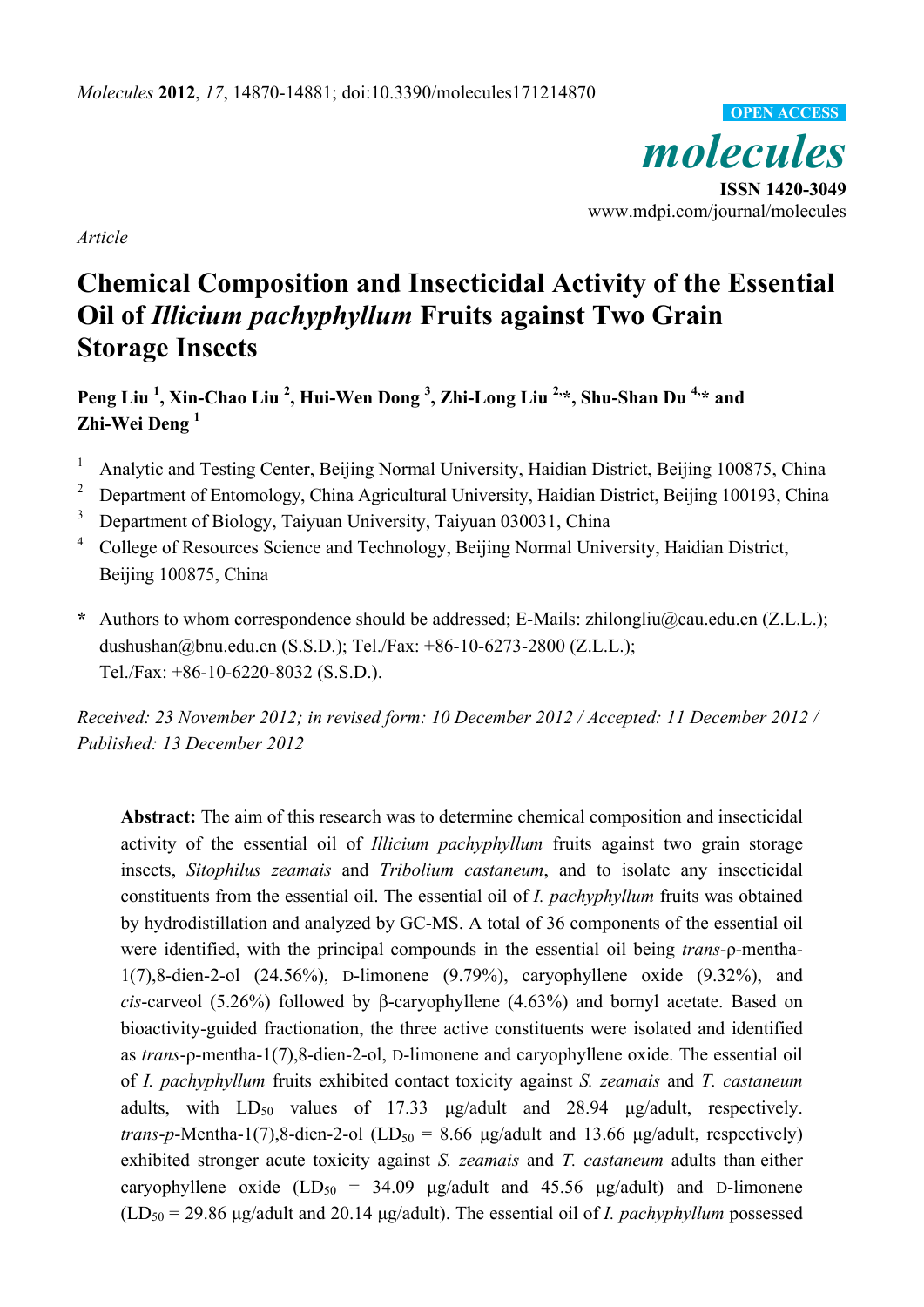fumigant toxicity against *S. zeamais* and *T. castaneum* adults with  $LC_{50}$  values of 11.49 mg/L and 15.08 mg/L, respectively. *trans*-*p*-Mentha-1(7),8-dien-2-ol exhibited stronger fumigant toxicity against *S. zeamais* and *T. castaneum* adults, respectively, with LC<sub>50</sub> values of 6.01 mg/L and 8.14 mg/L, than caryophyllene oxide (LC<sub>50</sub> = 17.02 mg/L and 15.98 mg/L) and D-limonene (LC<sub>50</sub> = 33.71 mg/L and 21.24 mg/L). The results indicate that the essential oil of *I. pachyphyllum* fruits and its constituent compounds have potential for development into natural insecticides or fumigants for the control of insects in stored grains.

**Keywords:** *Illicium pachyphyllum*; *Sitophilus zeamais*; *Tribolium castaneum*; contact toxicity; fumigant; essential oil composition

#### **1. Introduction**

*Sitophilus* and *Tribolium* species are two of the major pests of stored grains and grain products in the tropics and subtropics [1]. Control of stored product insects relies heavily on the use of synthetic insecticides and fumigants, which has led to problems such as environmental disturbances, increasing costs of application, pest resistance to pesticides and consequent resurgence and lethal effects on non-target organisms, in addition to direct toxicity to users [2,3]. These problems have necessitated a search for alternative eco-friendly insect pest control methods [4]. Plant essential oils and their components have been shown to possess potential for development as new fumigants and they may have advantages over conventional fumigants in terms of low mammalian toxicity, rapid degradation and local availability [5]. Investigations in several countries confirm that some plant essential oils not only repel insects, but also possess contact and fumigant toxicity against stored product pests as well as exhibiting feeding inhibition or harmful effects on the reproductive system of insects [6,7]. Essential oils from many plants including medicinal herbs, spices and fruits have been evaluated with success for insecticidal activity against stored product insects/mites [8–15]. In some cases, they have been proven more effective than traditionally used organophosphorus pesticides. During our mass screening program for new agrochemicals from local wild plants and Chinese medicinal herbs, the essential oil from *Illicium pachyphyllum* A.C. Smith fruits has been found to possess insecticidal activity towards the maize weevil, *Sitophilus zeamais* (Motsch) and red flour beetle, *Tribolium castaneum* Herbst.

*Illicium pachyphyllum* belongs to the family Illiciaceae and is an evergreen shrub, usually 2–3 m in height and mainly distributed in southern Guangxi Zhuang Autonomous Region and Yunnan Province [16]. Its fruits have 8–10 follicles which differentiates them from Chinese star anise (*I. verum*) with eight follicles. There are about 40 species in the Illiciaceae family, mostly found in East and Southeast Asia and 27 species (18 of them endemic) are found in China [16]. The essential oils derived from several Illiciaceae fruits exhibited insecticidal activity against insects, e.g., *I. verum* [17–20], *I. anisatum* [21], *I. difengpi* [22], *I. fargesii* [23], and *I. simonsii* [24]. However, a literature survey has shown that there is no report on the volatile constituents and insecticidal activity of *I. pachyphyllum*; thus we decided to investigate the chemical constituents and insecticidal activities of the essential oil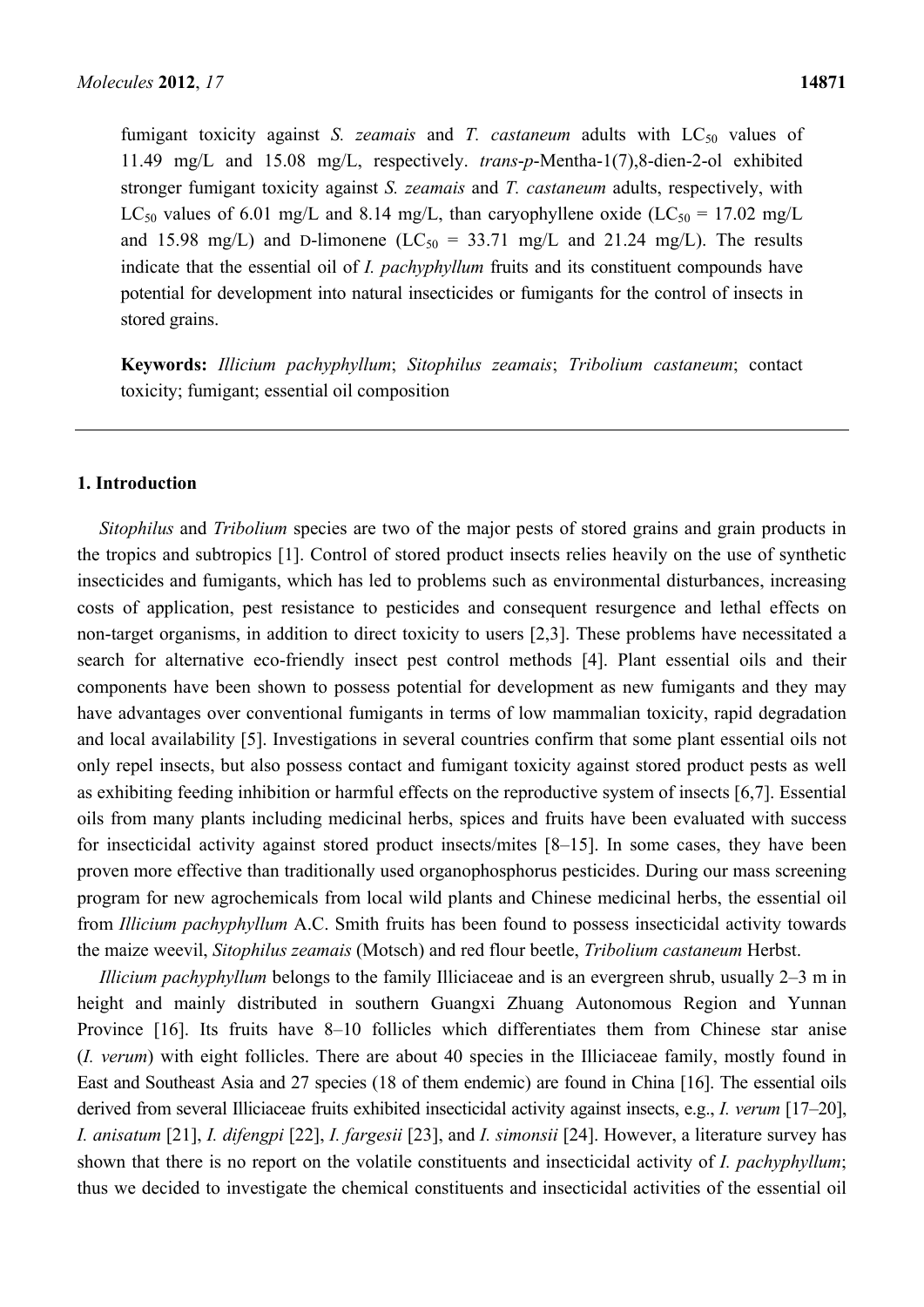of *I. pachyphyllum* against two grain storage insects for the first time and to isolate any active constituent compounds from the essential oil.

# **2. Results and Discussion**

# *2.1. Essential oil Chemical Composition*

The yield of yellow essential oil of *I. pachyphyllum* fruits was 1.21% (V/W) and the density of the concentrated essential oil was determined as 0.85 g/mL. A total of 36 components of the essential oil of *I. pachyphyllum* fruits were identified, accounting for 96.37% of the total oil (Table 1). The principal compounds in the essential oil were *trans*-ρ-mentha-1(7),8-dien-2-ol (24.56%), limonene (9.79%), caryophyllene oxide (9.32%) (Figure 1), and *cis*-carveol (5.26%), followed by β-caryophyllene (4.63%) and bornyl acetate. Monoterpenoids represented 24 of the 36 compounds, corresponding to 73.86% of the whole oil, while 11 of the 36 constituents were sesquiterpenoids (22.18% of the crude essential oil).

|                | $RI*$ | Compound                                  | Composition % |
|----------------|-------|-------------------------------------------|---------------|
| $\mathbf{1}$   | 933   | $\alpha$ -pinene                          | 2.49          |
| $\overline{2}$ | 954   | camphene                                  | 1.07          |
| 3              | 961   | benzaldehyde                              | 0.33          |
| $\overline{4}$ | 974   | $\beta$ -pinene                           | 0.29          |
| 5              | 991   | $\beta$ -myrcene                          | 0.18          |
| 6              | 1026  | $\rho$ -cymene                            | 0.29          |
| $\overline{7}$ | 1029  | limonene                                  | 9.79          |
| $\,8\,$        | 1031  | 1,8-cineole                               | 3.51          |
| 9              | 1088  | trans-linalool oxide                      | 1.53          |
| 10             | 1090  | fenchol                                   | 0.73          |
| 11             | 1094  | linalool                                  | 0.45          |
| 12             | 1117  | $trans(-)$ -pinocarveol                   | 3.78          |
| 13             | 1140  | camphor                                   | 2.01          |
| 14             | 1146  | isoborneol                                | 0.31          |
| 15             | 1162  | borneol                                   | 0.78          |
| 16             | 1167  | 4-terpineol                               | 1.13          |
| 17             | 1179  | $trans$ - $\rho$ -mentha-1(7),8-dien-2-ol | 24.56         |
| 18             | 1182  | $\alpha$ -terpineol                       | 1.13          |
| 19             | 1185  | $p$ -cymen-8-ol                           | 0.86          |
| 20             | 1189  | myrtenol                                  | 1.66          |
| 21             | 1192  | verbenone                                 | 1.03          |
| 22             | 1204  | $cis$ - $\rho$ -mentha-1(7),8-dien-2-ol   | 3.42          |
| 23             | 1220  | carvone                                   | 3.26          |
| 24             | 1229  | cis-carveol                               | 5.59          |
| 25             | 1238  | bornyl acetate                            | 4.01          |
| 26             | 1285  | $\alpha$ -copaene                         | 1.05          |
| 27             | 1375  | β-elemene                                 | 1.43          |

**Table 1.** Chemical constituents of the essential oil derived from *Illicium pachyphyllum* fruits.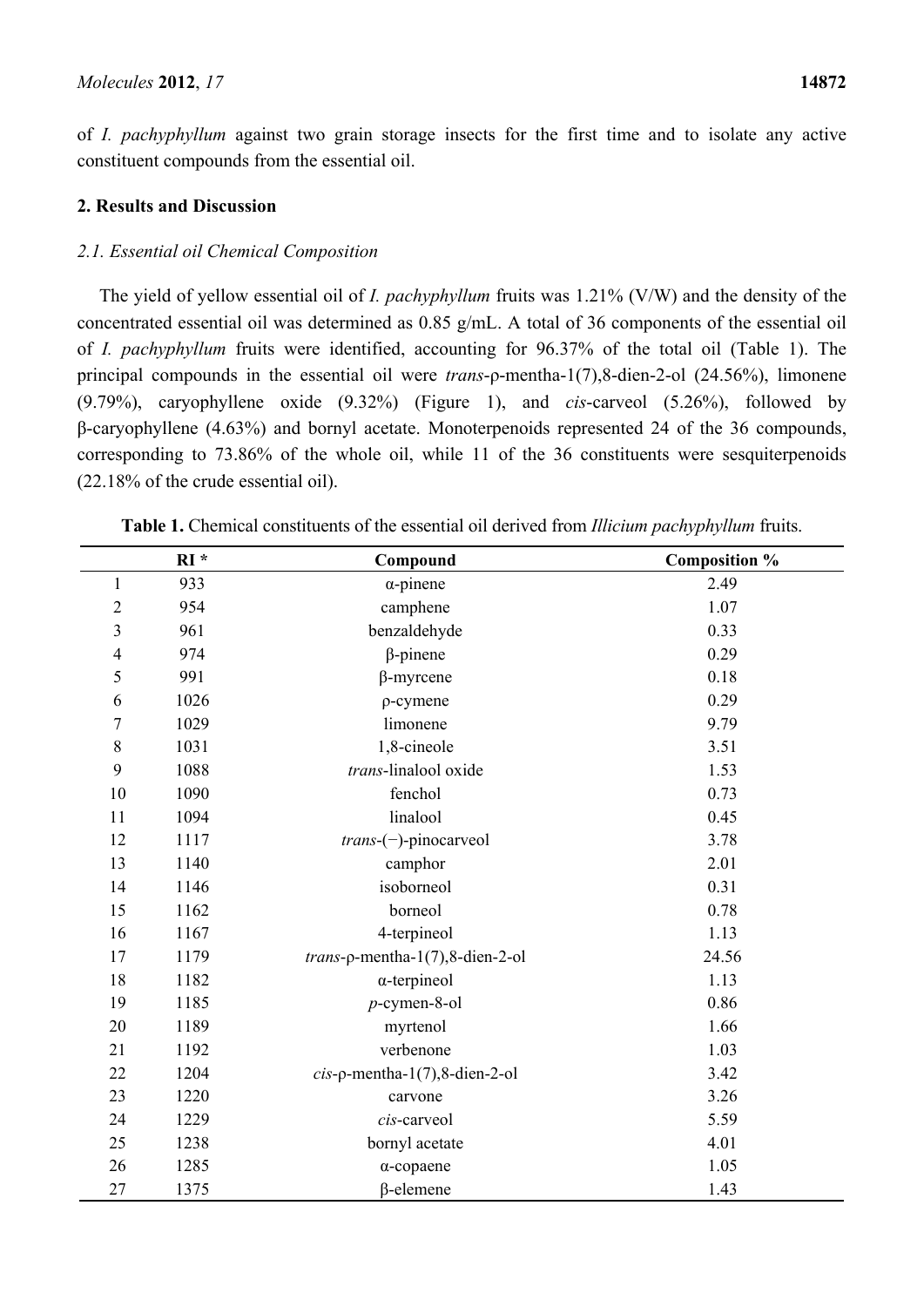|    | $RI*$ | Compound                | <b>Composition %</b> |
|----|-------|-------------------------|----------------------|
| 28 | 1394  | β-caryophyllene         | 4.63                 |
| 29 | 1420  | $\gamma$ -elemene       | 1.18                 |
| 30 | 1433  | $\alpha$ -caryophyllene | 1.25                 |
| 31 | 1454  | $\gamma$ -muurolene     | 0.72                 |
| 32 | 1477  | $\beta$ -ionone         | 1.54                 |
| 33 | 1484  | eremophilene            | 0.66                 |
| 34 | 1502  | caryophyllene oxide     | 9.23                 |
| 35 | 1583  | $\gamma$ -eudesmol      | 0.17                 |
| 36 | 1648  | $\beta$ -eudesmol       | 0.32                 |
|    |       | Total identified        | 96.37                |
|    |       | Monoterpenoids          | 73.86                |
|    |       | Sesquiterpenoids        | 22.18                |
|    |       | Others                  | 0.33                 |

**Table 1.** *Cont.* 

**\*** RI: retention index as determined on a HP-5MS column using the homologous series of *n*-hydrocarbons.

|  |  |  |  | Figure 1. Constituent compounds isolated from the essential oil of <i>Illicium pachyphyllum</i> fruits. |
|--|--|--|--|---------------------------------------------------------------------------------------------------------|
|--|--|--|--|---------------------------------------------------------------------------------------------------------|



#### *2.2. Insecticidal Activities*

The essential oil of *I. pachyphyllum* fruits exhibited contact toxicity against *S. zeamais* and *T. castaneum* adults with LD<sub>50</sub> values of 17.33 μg/adult and 28.94 μg/adult, respectively (Table 2). When compared with the positive control pyrethrum extract (25% pyrethrine I and pyrethrine II), the essential oil of demonstrated only four and 80 times less acute toxicity against the two species of grain storage insects because the pyrethrum extract has acute toxicity to *S. zeamais* and *T. castaneum* with LD<sub>50</sub> values of 4.29 μg/adult and 0.36 μg/adult, respectively [9].

Howover, compared with the other essential oils reported in the previous studies, the essential oil of *I. pachyphyllum* fruits exhibited stronger acute toxicity against the maize weevils, e.g., essential oils of *Artemisia capillaris* (LD<sub>50</sub> = 105.95 μg/adult) and *A. mongolica* (LD<sub>50</sub> = 87.92 μg/adult) [25], *A. vestita* (LD<sub>50</sub> = 50.62 μg/adult) [8], *I. fragesii* fruits (LD<sub>50</sub> = 28.95 μg/adult) [23], *I. simonsii*  $(LD_{50} = 112.74 \text{ µg/adult})$  [24]. The essential oil shows less acute toxic against the maize weevils than *I. difengpi* essential oil  $(LD_{50} = 13.83 \text{ µg}/\text{adult})$  [22].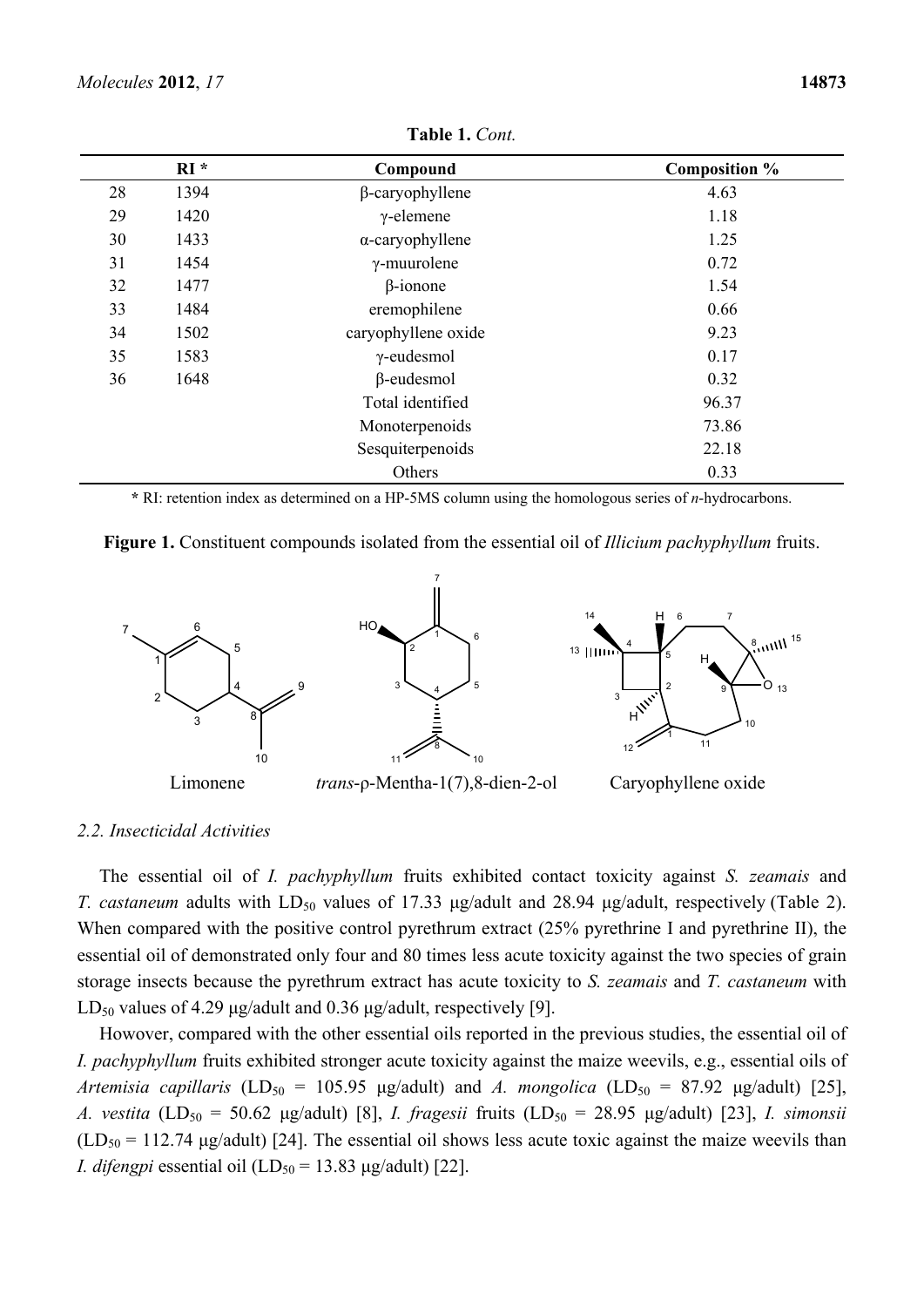| <b>Insects</b> | <b>Treatment</b>                   | $LD_{50}$<br>$(\mu g / \text{adult})$ | $95\%$ FL $*$   | $Slope \pm SE$  | Chi square<br>$(\chi^2)$ |
|----------------|------------------------------------|---------------------------------------|-----------------|-----------------|--------------------------|
|                | I. pachyphyllum                    | 17.33                                 | 15.97–18.78     | $5.37 \pm 0.51$ | 9.84                     |
|                | Caryophyllene oxide                | 34.09                                 | 28.98–38.61     | $1.88 \pm 0.22$ | 14.76                    |
| Sitophilus     | Limonene                           | 29.86                                 | $27.28 - 30.10$ | $7.38 \pm 0.84$ | 8.64                     |
| zeamais        | $trans-p-Mentha-1(7), 8-dien-2-ol$ | 8.46                                  | $7.58 - 9.38$   | $3.65 \pm 0.38$ | 10.64                    |
|                | Pyrethrum extract                  | 4.29                                  | $3.86 - 4.72$   | ۰               |                          |
|                | I. pachyphyllum                    | 28.94                                 | $25.67 - 32.74$ | $3.05 \pm 0.35$ | 9.24                     |
|                | Caryophyllene oxide                | 45.56                                 | 38.24 - 52.29   | $213 \pm 0.23$  | 8.12                     |
| Tribolium      | Limonene                           | 20.14                                 | 18.45–21.89     | $1.59 \pm 0.22$ | 16.02                    |
| castaneum      | $trans-p-Mentha-1(7), 8-dien-2-ol$ | 13.66                                 | $12.36 - 15.27$ | $3.99 \pm 0.41$ | 8.40                     |
|                | Pyrethrum extract                  | 0.36                                  | $0.32 - 0.41$   | $6.87 \pm 0.77$ |                          |

**Table 2.** Contact toxicity of the essential oil of *Illicium pachyphyllum* fruits and its constituents against *Sitophilus zeamais* and *Tribolium castaneum* adults.

**\*** Fiducial limits.

*trans*-ρ-Mentha-1(7),8-dien-2-ol exhibited stronger acute toxicity against *S. zeamais* and *T. castaneum* adults ( $LD_{50} = 8.66 \text{ µg}/\text{adult}$  and 13.66  $\mu$ g/adult, respectively) than caryophyllene oxide  $(LD_{50} = 34.09 \text{ µg}/\text{adult}$  and 45.56  $\mu$ g/adult) and limonene  $(LD_{50} = 29.86 \text{ µg}/\text{adult}$  and 20.14  $\mu$ g/adult) (Table 2). *trans*-ρ-Mentha-1(7),8-dien-2-ol possessed almost four times more toxicity than caryophyllene oxide and limonene against *S. zeamais* adults and also was two times more toxic to the maize weevils than the crude essential oil (Table 2). It is suggested that the contact toxicity of the essential oil of *I. pachyphyllum* fruits may be attributed to *trans*-ρ-mentha-1(7),8-dien-2-ol. However, compared with pyrethrum extract (positive control), *trans*-ρ-mentha-1(7),8-dien-2-ol showed two times and 38 times less toxicity against *S. zeamais* and *T. castaneum* adults, respectively.

The essential oil of *I. pachyphyllum* fruits possessed fumigant toxicity against *S. zeamais* and *T. castaneum* adults with LC<sub>50</sub> values of 11.49 mg/L air and 15.08 mg/L air, respectively (Table 3). The commercial grain fumigant, methyl bromide (MeBr) was reported to have fumigant activity against *S. zeamais* and *T. castaneum* adults with  $LC_{50}$  values of 0.67 mg/L and 1.75 mg/L air, respectively [1], thus the essential oil of *I. pachyphyllum* fruits was 17 and 22 times less toxic to *S. zeamais* and *T. castaneum*, respectively.

However, considering the commercial fumigants are synthetic insecticides and the most effective fumigants (e.g., phosphine and MeBr) are also highly toxic to humans and other non-target organisms, fumigant activity of the essential oil of *I. pachyphyllum* fruits is quite promising. Moreover, compared with the other essential oils in the previous studies, the essential oil of *I. pachyphyllum* exhibited stronger or same level of fumigant toxicity against the maize weevils, e.g., essential oils of *A. lavandulaefolia*  $(LC_{50} = 11.2 \text{ mg/L})$  and *A. sieversiana*  $(LC_{50} = 15.0 \text{ mg/L})$  [26], *A. vestita*  $(LC_{50} = 13.42 \text{ mg/L})$  [8], *I. simonsii* (LC<sub>50</sub> = 14.95 mg/L) [24], and *Kadsura heteroclite* (LC<sub>50</sub> = 14.01 mg/L) [27]. Compared with the other essential oils reported in the literature, the essential oil of *I. pachyphyllum* possessed stronger fumigant toxicity against *T. castaneum* adults, e.g., essential oils of *Citrus reticulata* (LC50 = 19.47 μL/L) and *Schinus terebenthifolius* (LC50 = 20.50 μL/L) [28], *Perovskia abrotanoides*  $(LC_{50} = 11.39 \mu L/L)$  [29], and *Drimys winteri*  $(LC_{50} = 9.0-10.5 \mu L/L)$  [30], but lesser toxicity than the essential oil of *Laurelia sempervirens* (LC<sub>50</sub> = 1.6–1.7  $\mu$ L/L) [30].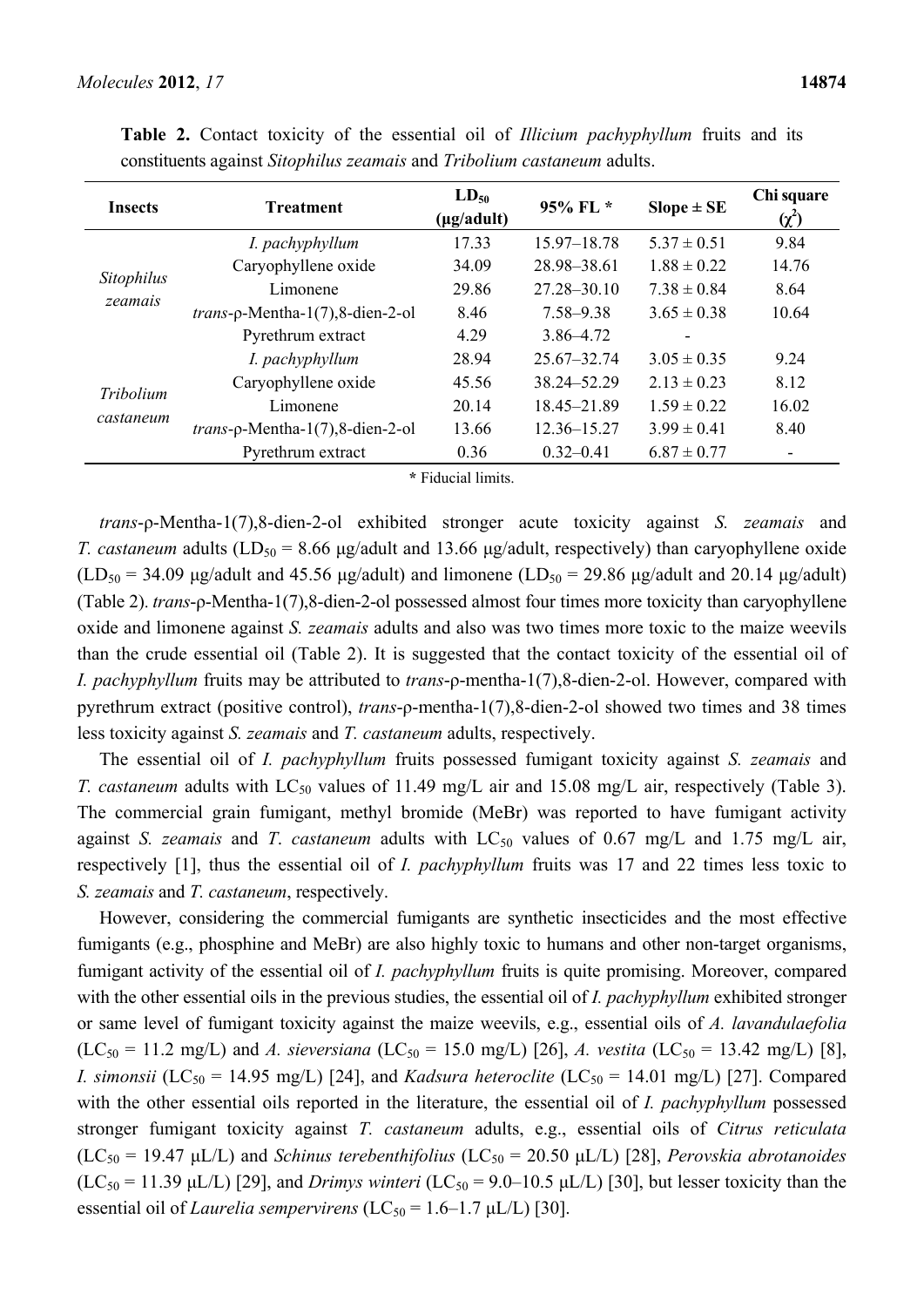| <b>Insects</b> | <b>Treatment</b>                   | $LC_{50}$<br>(mg/L) | 95% FL *        | $Slope \pm SE$  | Chi square<br>$(\chi^2)$ |
|----------------|------------------------------------|---------------------|-----------------|-----------------|--------------------------|
|                | I. pachyphyllum                    | 11.49               | $10.16 - 12.79$ | $3.58 \pm 0.36$ | 9.84                     |
|                | Caryophyllene oxide                | 17.02               | $15.52 - 18.83$ | $2.16 \pm 0.26$ | 20.16                    |
| Sitophilus     | Limonene                           | 33.71               | $30.70 - 36.28$ | $3.61 \pm 0.40$ | 14.88                    |
| zeamais        | $trans-p-Mentha-1(7), 8-dien-2-ol$ | 6.01                | $5.33 - 6.68$   | $4.10 \pm 0.42$ | 10.36                    |
|                | $MeBr$ **                          | 0.67                |                 |                 |                          |
|                | I. pachyphyllum                    | 15.08               | 13.59–16.67     | $3.76 \pm 0.38$ | 9.24                     |
|                | Caryophyllene oxide                | 15.98               | 13.79-17.77     | $5.32 \pm 0.57$ | 10.08                    |
| Tribolium      | Limonene                           | 21.24               | $19.03 - 22.14$ | $6.21 \pm 0.59$ | 15.84                    |
| castaneum      | $trans-p-Mentha-1(7), 8-dien-2-ol$ | 8.14                | $7.03 - 9.31$   | $3.20 \pm 0.31$ | 7.84                     |
|                | $MeBr$ **                          | 1.75                | ۰               |                 | ۰                        |

**Table 3.** Fumigant toxicity of the essential oil of *Illicium pachyphyllum* fruits and its constituents against *Sitophilus zeamais* and *Tribolium castaneum* adults.

**\*** Fiducial limits; **\*\*** data from Liu and Ho [1].

Among the three constituent compounds, *trans-* $\rho$ -mentha-1(7),8-dien-2-ol exhibited stronger fumigant toxicity against *S. zeamais* and *T. castaneum* adults with LC<sub>50</sub> values of 6.01 mg/L air and 8.14 mg/L air, respectively than caryophyllene oxide  $(LC_{50} = 17.02 \text{ mg/L}$  and 15.98 mg/L, respectively) and limonene ( $LC_{50} = 33.71$  mg/L and 21.24 mg/L, respectively) (Table 3). *trans-* $\rho$ -Mentha-1(7),8-dien-2-ol was almost six times and three times more toxic than limonene to *S. zeamais* and *T. castaneum* adults, respectively, and also two times more toxic to the two species of stored product insects than the crude essential oil. However, compared with MeBr (positive control), *trans*-ρmentha-1(7),8-dien-2-ol showed only nine times and five times less toxicity against *S. zeamais* and *T. castaneum* adults, respectively.

There is no reports so far on the insecticidal activity of *trans*-ρ-mentha-1(7),8-dien-2-ol. However, in previous reports, caryophyllene oxide was found to exhibit insecticidal and antifeedant activity [31]. Caryophyllene oxide acts as a nerve poison to pests via sodium channel modulators [32]. Limonene is a phagostimulant disruptor which inhibits and breaks the developed pest resistance against pesticides because it destroys the wax that coats the inside of the insects respiratory system [32]. Limonene has been commercialized for use as flea dips and shampoos for pets as well as sprays and aerosols [33]. It has been demonstrated to possess insecticidal activity against several stored-product insects such as the cowpea weevil (*C. maculates*), lesser grain borer (*R. dominica*), flat grain beetle (*C. pusillus*), rice weevil (*S. oryzae*), maize weevil (*S. zeamais*) and red flour beetle (*T. castaneum*), as well as against the stored food mite *Tyrophagus putrescentiae* [34–38]. Limonene was demonstrated to be a potent inhibitor of acetylcholinesterase (AChE) activity in larvae of several stored product insects [34].

The above findings suggest that that insecticidal activity especially fumigant activity of the essential oil of *I. pachyphyllum* and its three constituent compounds against the two grain storage insects is quite promising. The essential oil of *I. pachyphyllum* and its three constituent compounds, especially *trans*-ρ-mentha-1(7),8-dien-2-ol, show potential to be developed as possible natural fumigants/insecticides for the control of grain storage insects. However, to develop a practical application for the essential oil and the isolated constituents as novel fumigants/insecticides, further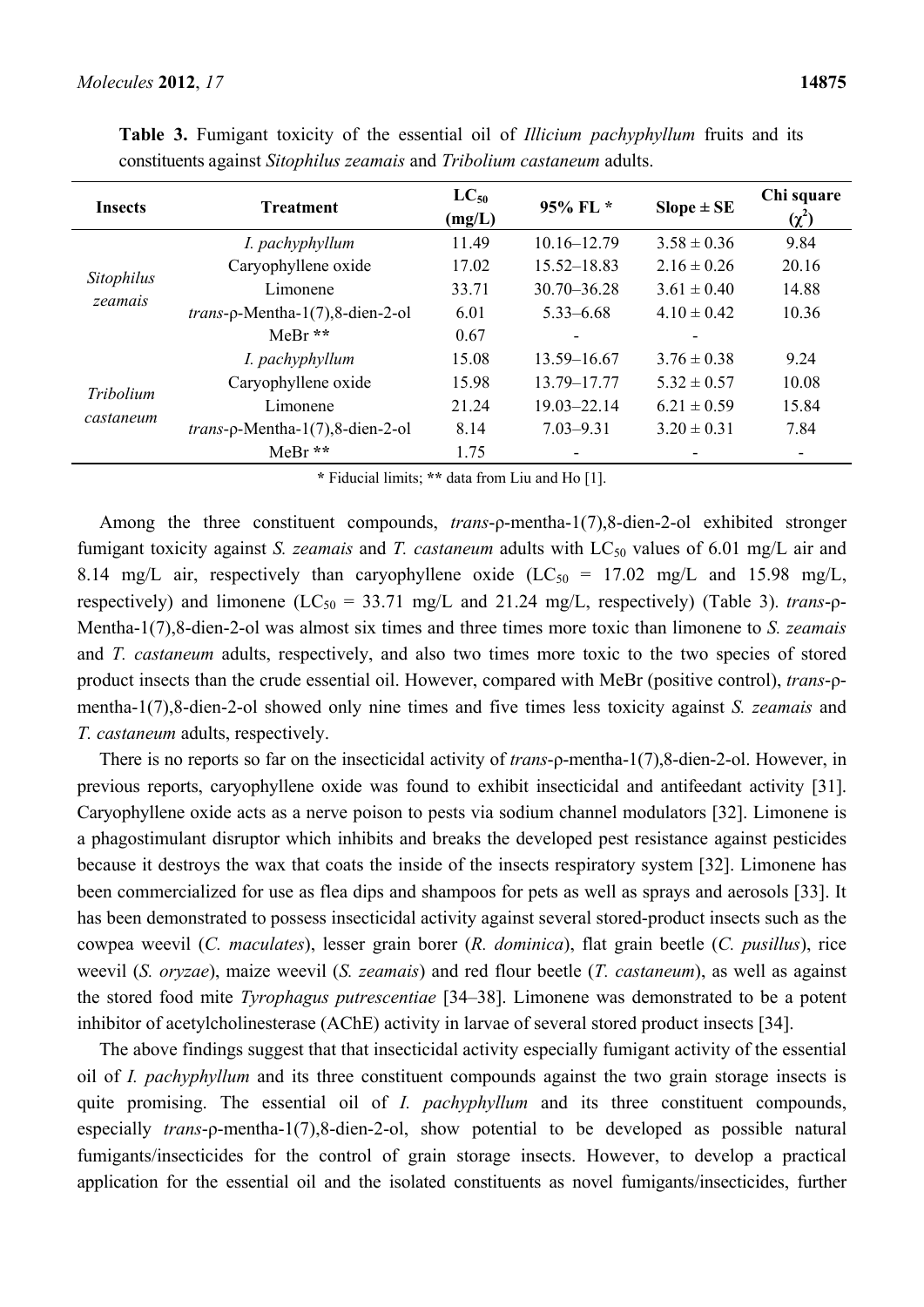research into the safety of the essential oil/compounds to humans is needed. Additional studies on the development of formulations are also necessary to improve the efficacy and stability and to reduce cost.

## **3. Experimental**

## *3.1. Plant Material and Essential Oil Extraction*

The fresh fruits of *I. pachyphyllum* (6 kg) were harvested at November 2011 from Wenshan County (23.37° N latitude and 104.25° E longitude, Yunnan Province, China). The plant was identified by Dr. Liu, QR (College of Life Sciences, Beijing Normal University, China) and a voucher specimen (CMH-Houpibajiao-Yuannan-2011-11) was deposited in the museum of Department of Entomology, China Agricultural University. The sample was air-dried and ground to a powder using a grinding mill (Retsch Muhle, Haan, Germany). The powder was subjected to hydrodistillation using a modified Clevenger-type apparatus for 6 h and extracted with *n*-hexane. Anhydrous sodium sulphate was used to remove water after extraction. The essential oil was stored in airtight containers in a refrigerator at 4 °C for subsequent experiments.

### *3.2. Insects*

The maize weevils (*S. zeamais*) and red flour beetles (*T. castaneum*) were obtained from laboratory cultures maintained in the dark in incubators at 29–30 °C and 70%–80% r.h. The red flour beetles were reared on wheat flour mixed with yeast (10:1, w/w) while maize weevils were reared on whole wheat at 12%–13% moisture content. Unsexed adult weevils/beetles used in all the experiments were about two weeks old.

### *3.3. Gas Chromatography-Mass Spectrometry*

Components of the essential oil of *I. pachyphyllum* fruits were separated and identified by gas chromatography-flame ionization detection (GC-FID) and gas chromatography-mass spectrometry (GC-MS) using an Agilent 6890N gas chromatograph connected to an Agilent 5973N mass selective detector. The same column and analysis conditions were used for both GC-FID and GC-MS. They were equipped with capillary column with HP-5MS (30 m  $\times$  0.25 mm  $\times$  0.25 µm). The GC settings were as follows: the initial oven temperature was held at 60 °C for 1 min and ramped at 10 °C·min<sup>-1</sup> to 180 °C where it was held for 1 min, and then ramped at 20 °C·min<sup>−</sup><sup>1</sup> to 280 °C and held there for 15 min. The injector temperature was maintained at 270 °C. The samples (1 μL, dilute to 1% with acetone) were injected, with a split ratio of 1:10. The carrier gas was helium at flow rate of 1.0 mL·min<sup>-1</sup>. Spectra were scanned from 20 to 550 m/z at 2 scans·s<sup>-1</sup>. Most constituents were identified by gas chromatography by comparison of their retention indices with those of the literature or with those of authentic compounds available in our laboratories. The retention indices were determined in relation to a homologous series of *n*-alkanes  $(C_8-C_{24})$  under the same operating conditions. Further identification was made by comparison of their mass spectra with those stored in NIST 05 (Standard Reference Data, Gaithersburg, MD, USA) and Wiley 275 libraries (Wiley, New York, NY, USA) or with mass spectra from literature [39]. Component relative percentages were calculated based on GC peak areas without using correction factors.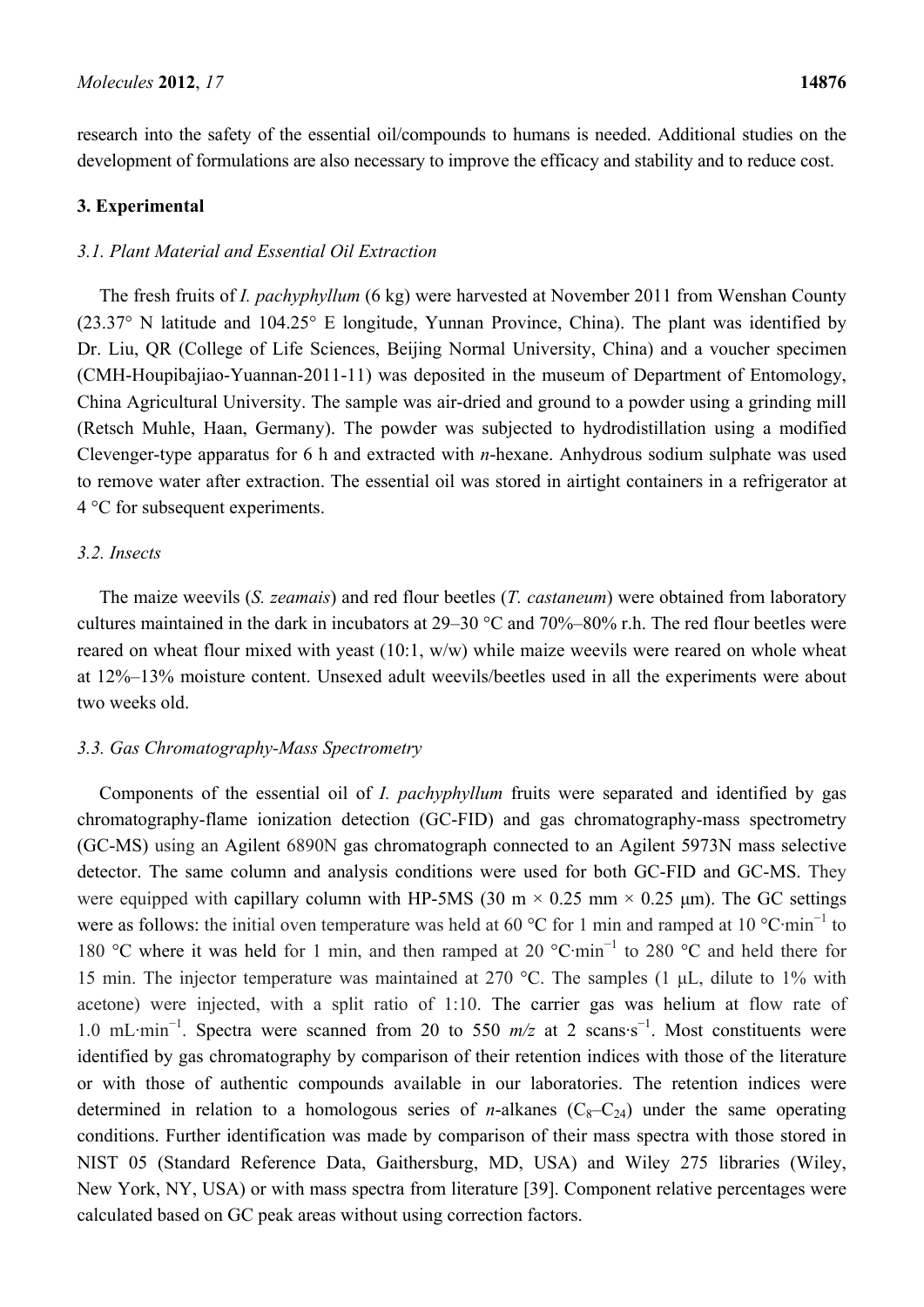# *3.4. Purification and Characterization of Three Constituent Compounds*

The crude essential oil of *I. pachyphyllum* fruits (25 mL) was chromatographed on a silica gel (Merck 9385) column (85 mm i.d., 850 mm length, 1,000 g) by gradient elution with a mixture of solvents (*n*-hexane, *n*-hexane-ethyl acetate). Fractions of 500 mL were collected and concentrated at 40 °C, and similar fractions according to TLC profiles were combined to yield 18 fractions. Fractions (3–5, 8, 12) that possessed contact toxicity, with similar TLC profiles, were pooled and further purified by preparative silica gel column chromatography (PTLC) with petroleum ether-acetone (50:1,  $v/v$ ) until to obtain the pure compound for determining structure as limonene (0.5 g), *trans-*ρ-mentha-1(7),8-dien-2-ol (0.3 g) and caryophyllene oxide (0.7 g). The structure of the compounds was elucidated based on nuclear magnetic resonance. <sup>1</sup>H and <sup>13</sup>C-NMR spectra were recorded on Bruker AMX500 [500 MHz  $({}^{1}H)$ ] instruments using CDCl<sub>3</sub> or DMSO-d<sub>6</sub> as the solvent with TMS as internal standard.

## *3.5. Isolated Constituent Compounds*

*Limonene* (Figure 1), yellow oil, C<sub>10</sub>H<sub>12</sub>O. <sup>1</sup>H-NMR (DMSO-d<sub>6</sub>, 500 MHz) δ: 5.33–5.49 (1H, m, H-6), 4.73 (2H, s, H-9), 2.03–2.18 (3H, m, H-2, H-4), 1.88–2.02 (2H, m, H-5), 1.79–1.86 (1H, m, H-3a), 1.76  $(3H, s, H-10)$ , 1.68  $(3H, s, H-7)$ , 1.50  $(1H, dd, J = 12 \text{ and } 6 Hz, H-3b)$ . <sup>13</sup>C-NMR (DMSO- $d_6$ , 125 MHz) δ: 149.8 (C-8), 133.5 (C-1), 120.9 (C-6), 109.2 (C-9), 40.9 (C-4), 30.6 (C-2), 30.5 (C-5), 27.8 (C-3), 23.7 (C-7), 21.2 (C-10). The data matched a previous report [40].

*trans-ρ-Mentha-1(7),8-dien-2-ol* (Figure 1), A colorless oil, C<sub>10</sub>H<sub>16</sub>O. <sup>1</sup>H-NMR (CDCl<sub>3</sub>, 500 MHz) δ: 4.85 (1H, s, H-7), 4.77 (1H, s, H-7), 4.72 (2H, br. s., H-9), 4.37 (1H, br. s., H-2), 2.50–2.59 (1H, m, H-4), 2.45–2.50 (1H, m, H-6), 2.21 (1H, dt, *J* = 14 and 3 Hz, H-6), 1.97–2.02 (1H, m, H-3), 1.86–1.89 (1H, m, OH), 1.82–1.86 (1H, m, H-5), 1.73 (3H, s, H-10), 1.48–1.56 (1H, m, H-3), 1.29 (1H, m, H-5). <sup>13</sup>C-NMR (CDCl<sub>3</sub>, 125 MHz) δ: 149.8 (C-1), 149.4 (C-8), 109.9 (C-7), 108.9 (C-9), 72.4 (C-2), 39.0  $(C-3)$ , 38.1  $(C-4)$ , 32.6  $(C-5)$ , 29.9  $(C-6)$ , 21.0  $(C-10)$ . The data matched a previous report [41].

*Caryophyllene oxide* (Figure 1), colorless oil,  $C_{15}H_{24}O$ . <sup>1</sup>H-NMR (CDCl<sub>3,</sub> 500 MHz) δ: 5.00 (1H, *s*, H-12), 4.88 (1H, *s*, H-12), 2.90 (1H, *dd*, *J* = 4.1 and 10.7 Hz, H-9), 2.64 (1H, *d*, *J* = 9.1 Hz, H-2), 2.33–2.37 (1H, *m*, H-11), 2.28 (1H, *dd*, *J* = 3.6 and 8.4 Hz, H-10), 2.09–2.15 (2H, *m*, H-7, H-11), 1.72–1.74 (1H, *m*, H-5), 1.69 (1H, *br. s.*, H-3), 1.65–1.67 (1H, *m*, H-6), 1.62 (1H, *br. s*, H-3), 1.44 (1H, *d*, *J* = 2.8 Hz, H-6), 1.36–1.39 (1H, *m*, H-10), 1.23 (3H, *s*, H-15), 1.03 (3H, *s*, H-13), 1.01 (3H, *s*, H-14), 0.99 (1H, *br. s.*, H-7). 13C-NMR (CDCl3, 125 MHz) δ: 151.8 (C-1), 112.8 (C-12), 63.8 (C-9), 59.9 (C-8), 50.7 (C-5), 48.9 (C-2), 39.7 (C-3), 39.1 (C-7), 34.0 (C-4), 30.2 (C-10), 29.9 (C-14), 29.8 (C-11), 27.2 (C-6), 21.6 (C-13), 17.0 (C-15). The data matched a previous report [42].

# *3.6. Fumigant Toxicity*

The fumigant activity of the essential oil and the pure compounds against *S. zeamais* and *T. castaneum* adults was tested as described by Liu and Ho [1]. Range-finding studies were run to determine the appropriate testing concentrations. A serial dilution of the essential oil/compound (4–40.0 mg/L for pure compounds, 5–50 mg/L for oil, five concentrations) was prepared in *n*-hexane. A Whatman filter paper (diameter 2.0 cm) were each impregnated with 10 μL dilution, and then placed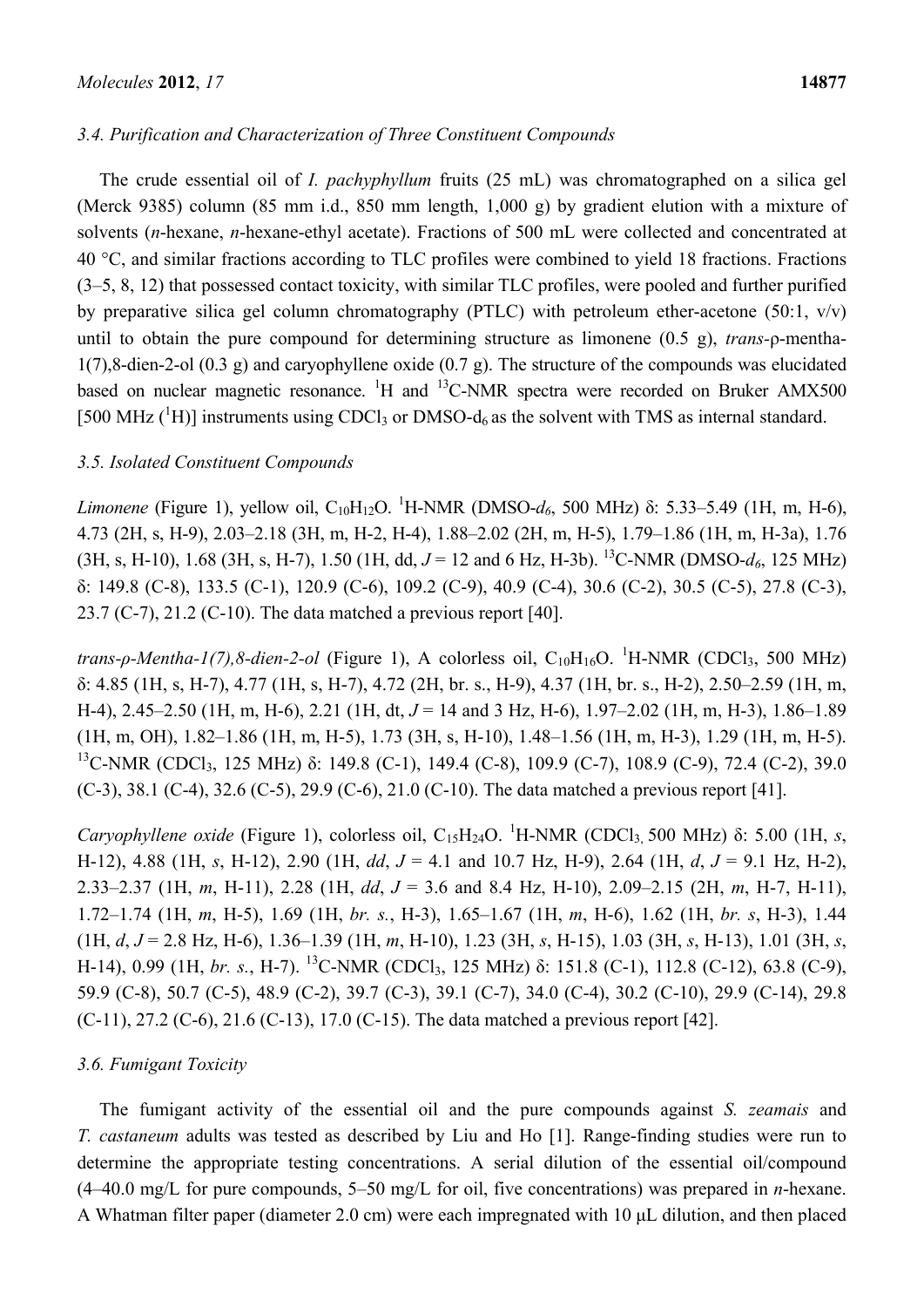on the underside of the screw cap of a glass vial (diameter 2.5 cm, height 5.5 cm, volume 25 mL). The solvent was allowed to evaporate for 15 s before the cap was placed tightly on the glass vial, each of which contained 10 insects inside to form a sealed chamber. Fluon (ICI America Inc.) was used inside the glass vial to prevent insects from contacting the treated filter paper. Preliminary experiments demonstrated that 15 s was sufficient for the evaporation of solvents. *n*-Hexane was used as a control. Five replicates were carried out for all treatments and controls, and they were incubated for 24 h. The insects were then transferred to clean vials with some culture media and returned to the incubator and observed daily for determination of end-point mortality, which was reached after one week. The experiments were repeated in three times. The observed data were corrected for control mortality using Abbott's formula and  $LC_{50}$  values were calculated by using Probit analysis [43].

#### *3.7. Contact Toxicity*

The contact toxicity of the essential oil/pure compounds against *S. zeamais* and *T. castaneum* adults was measured as described by Liu and Ho [1]. Range-finding studies were run to determine the appropriate testing concentrations. A serial dilution of the essential oil and isolated compounds [4.0%–8.0% (approximately equal to 20–40 μg/adult) for pure compounds, 1.50%–5.20% (approximately equal to 7.5–26 μg/adult) for oil, five concentrations] was prepared in *n*-hexane. Aliquots of 0.5 μL of the dilutions were applied topically to the dorsal thorax of the insects, using a Burkard Arnold microapplicator. Controls were determined using *n*-hexane. Five replicates were carried out for all treatments and controls. Both treated and control insects were then transferred to glass vials (10 insects/vial) with culture media and kept in incubators. Mortality of insects was observed daily until end-point mortality was reached one week after treatment. The experiments were repeated in three times. The observed data were corrected for control mortality using Abbott's formula and the results from all replicates were subjected to probit analysis using the PriProbit Program V1.6.3 to determine  $LC_{50}$  values [43]. Pyrethrum extract (25% pyrethrine I and pyrethrine II) was purchased from Fluka Chemie.

## **4. Conclusions**

The study indicates that the essential oil of *I. pachyphyllum* fruits and its constituent compounds, *trans-*ρ-mentha-1(7),8-dien-2-ol, d-limonene, and caryophyllene oxide have potential for development into natural insecticides/fumigants for control of insects in stored grains.

#### **Acknowledgments**

This project was supported by the Hi-Tech Research and Development of China 2011AA10A202. We thank Liu, Q.R. from the College of Life Sciences, Beijing Normal University, Beijing 100875, for the identification of the investigated fruits.

#### **References**

1. Liu, Z.L.; Ho, S.H. Bioactivity of the essential oil extracted from *Evodia rutaecarpa* Hook f. et Thomas against the grain storage insects, *Sitophilus zeamais* Motsch. and *Tribolium castaneum* (Herbst). *J. Stored Prod. Res.* **1999**, *35*, 317–328.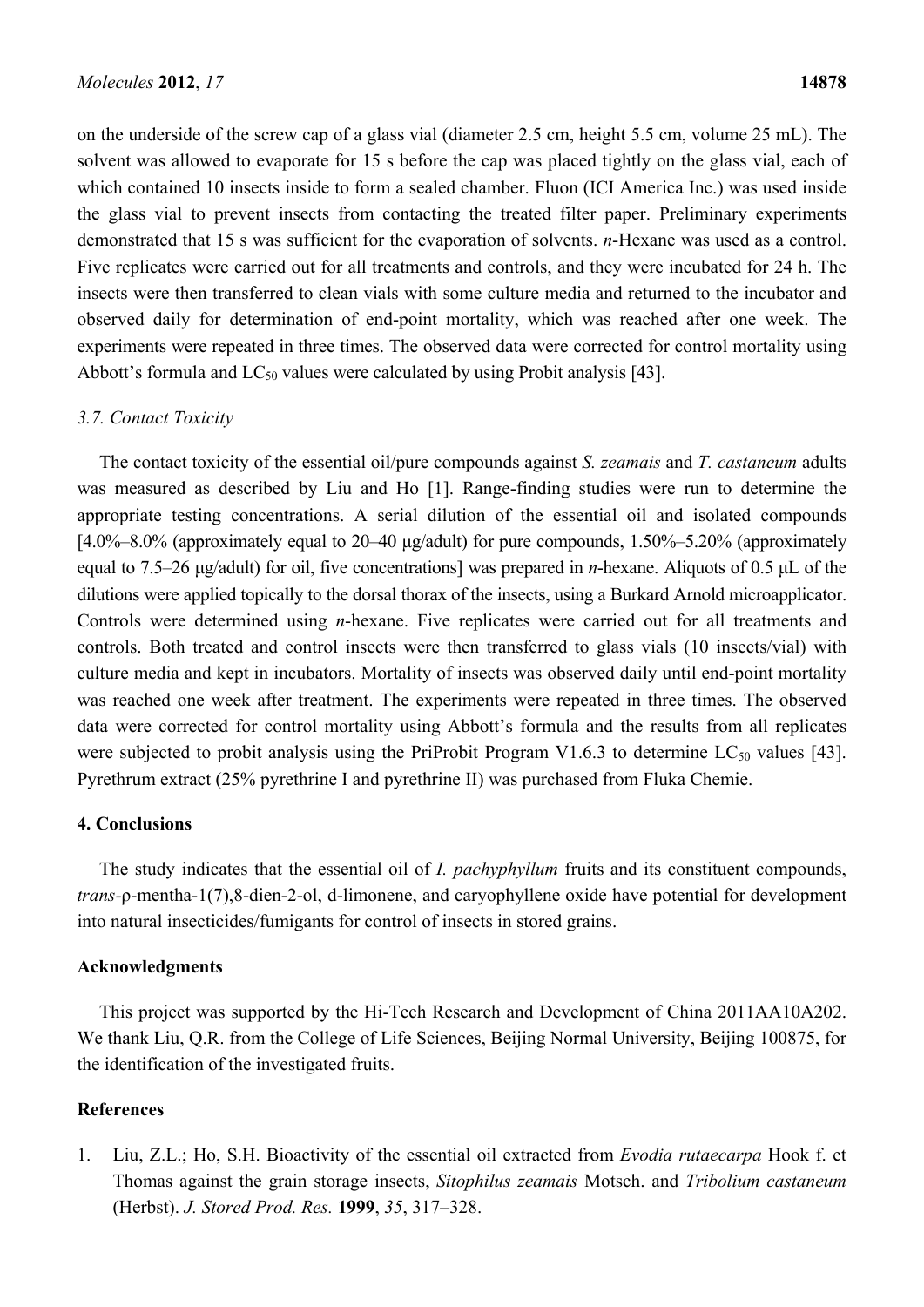- 2. Isman, M.B. Botanical insecticides, deterrents, and repellents in modern agriculture and an increasingly regulated world. *Ann. Rev. Entomol.* **2006**, *51*, 45–66.
- 3. Zettler, J.L.; Arthur, F.H. Chemical control of stored product insects with fumigants and residual treatments. *Crop Prot.* **2000**, *19*, 577–582.
- 4. Phillips, T.W.; Throne, J.E. Biorational approaches to managing stored-product pests. *Ann. Rev. Entomol.* **2010**, *55*, 375–397.
- 5. Isman, M.B. Plant essential oils for pest and disease management. *Crop Prot.* **2000**, *19*, 603–608.
- 6. Isman, M.B. Perspective botanical insecticides: For richer, for poorer. *Pest Manag. Sci.* **2008**, *64*, 8–11.
- 7. Rajendran, S.; Srianjini, V. Plant products as fumigants for stored-product insects control. *J. Stored Prod. Res.* **2008**, *44*, 126–135.
- 8. Chu, S.S.; Liu, Q.R.; Liu, Z.L. Insecticidal activity and chemical composition of the essential oil of *Artemisia vestita* from China. *Biochem. Syst. Ecol.* **2010**, *38*, 489–492.
- 9. Li, W.Q.; Jiang, C.H.; Chu, S.S.; Zuo, M.X.; Liu, Z.L. Chemical composition and toxicity against *Sitophilus zeamais* and *Tribolium castaneum* of the essential oil of *Murraya exotica* aerial parts. *Molecules* **2010**, *15*, 5831–5839.
- 10. Fang, R.; Jiang, C.H.; Wang, X.Y.; Zhang, H.M.; Liu, Z.L.; Zhou, L.; Du, S.S.; Deng, Z.W. Insecticidal activity of essential oil of *Carum carvi* fruits from China and its main components against two grain storage insects. *Molecules* **2010**, *15*, 9391–9402.
- 11. Chu, S.S.; Hu, J.F.; Liu, Z.L. Composition of essential oil of Chinese *Chenopodium ambrosioides* and insecticidal activities to maize weevil, *Sitophilus zeamais*. *Pest Manag. Sci.* **2011**, *67*, 714–718.
- 12. Zhang, J.S.; Zhao, N.N.; Liu, Q.Z.; Liu, Z.L.; Du, S.S.; Zhou, L.; Deng, Z.W. Repellent constituents of essential oil of *Cymbopogon distans* aerial parts against two stored-product insects. *J. Agric. Food Chem.* **2011**, *59*, 9910–9915.
- 13. Chu, S.S.; Jiang, G.H.; Liu, Z.L. Insecticidal compounds from the essential oil of Chinese medicinal herb, *Atractylodes chinensis. Pest Manag. Sci.* **2011**, *67*, 1253–1257.
- 14. Yang, K.; Zhou, Y.X.; Wang, C.F.; Du, S.S.; Deng, Z.W.; Liu, Q.Z.; Liu, Z.L. Toxicity of *Rhododendron anthopogonoides* essential oil and its constituent compounds towards *Sitophilus zeamais*. *Molecules* **2011**, *16*, 7320–7330.
- 15. Zhao, N.N.; Zhou, L.; Liu, Z.L.; Du, S.S.; Deng, Z.W. Evaluation of toxicities of some common spices essential oils from China against *Liposcelis bostrychophila*. *Food Control* **2012**, *26*, 486–490.
- 16. Law, Y.W. Illicieae. In *Flora Reipublicae Popularis Sinicae*; Law Y.W., Ed.; Science Press: Beijing, China, 1996; Volume 30, pp. 198–231. Available online: http://www.efloras.org/ florataxon.aspx?flora\_id=2&taxon\_id=242326626 (accessed on 20 November 2012).
- 17. Chaubey, M.K. Fumigant toxicity of essential oils from some common spices against pulse beetle, *Callosobruchus chinensis* (Coleoptera: Bruchidae) *J. Oleo Sci.* **2008**, *57*, 171–179.
- 18. Chang, K.S.; Ahn, Y.J. Fumigant activity of (*E*)-anethole identified in *Illicium verum* fruit against *Blattella germanica*. *Pest Manag. Sci.* **2002**, *58*, 161–166.
- 19. Ho, S.H.; Ma, Y.; Huang, Y. Anethole, a potential insecticide from *Illicium verum* Hook F., against two stored product insects. *Int. Pest Control* **1997**, *39*, 50–51.
- 20. Miyazawa, M.; Ota, H.; Ishikawa, Y.; Kameoka, H. An insecticidal compound from *Illicium verum*. *Chem. Exp.* **1993**, *8*, 437–440.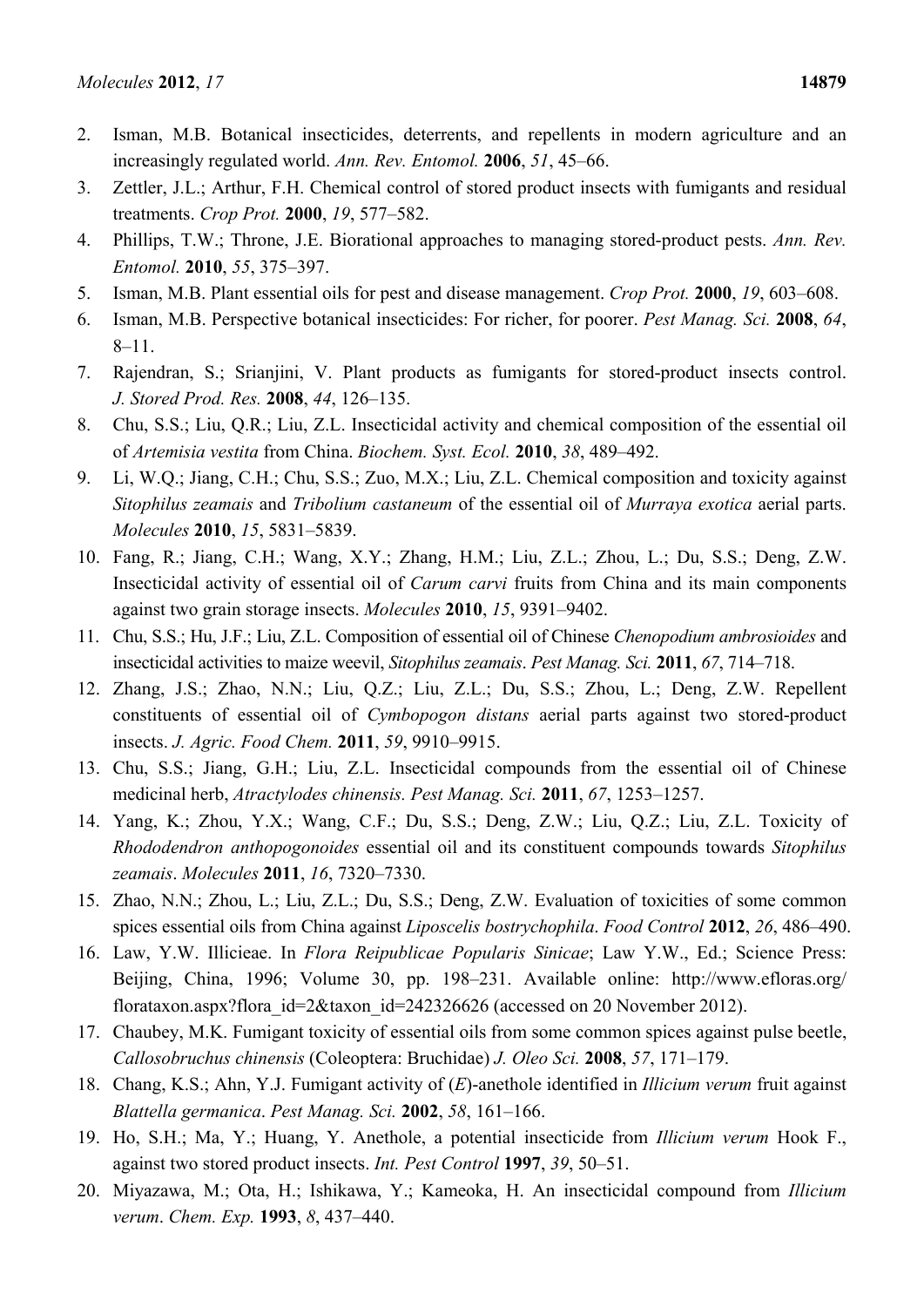- 21. Ikeda, T.; Nagata, K.; Honda, H.; Shono, T.; Narahashi, T. Insecticidal activity of Sikimi extract and its modulation of the GABAA receptor channel. *Pest Manag. Sci.* **1998**, *52*, 337–342.
- 22. Chu, S.S.; Wang, C.F.; Du, S.S.; Liu, S.L.; Liu, Z.L. Toxicity of the essential oil of *Illicium difengpi* stem bark and its constituent compounds towards two grain storage insects. *J. Insect Sci.* **2011**, *11*, 152.
- 23. Wang, C.F.; Liu, P.; Yang, K.; Zeng, Y.; Liu, Z.L.; Du, S.S.; Deng, Z.W. Chemical composition and toxicities of essential oil of *Illicium fargesii* fruits against *Sitophilus zeamais*. *Afr. J. Biotechnol.* **2011**, *10*, 18179–18184.
- 24. Chu, S.S.; Liu, S.L.; Jiang, G.H.; Liu, Z.L. Composition and toxicity of essential oil of *Illicium simonsii* Maxim (Illiciaceae) fruit against the maize weevils. *Rec. Nat. Prod.* **2010**, *4*, 205–210.
- 25. Liu, Z.L.; Chu, S.S.; Liu, Q.R. Chemical composition and insecticidal activity against *Sitophilus zeamais* of the essential oils of *Artemisia capillaries* and *Artemisia mongolica*. *Molecules* **2010**, *15*, 2600–2608.
- 26. Liu, Z.L.; Liu, Q.R.; Chu, S.S.; Jiang, G.H. Insecticidal activity and chemical composition of the essential oils of *Artemisia lavandulaefolia* and *Artemisia sieversiana* from China. *Chem. Biodiv.* **2010**, *7*, 2040–2045.
- 27. Li, H.Q.; Bai, C.Q.; Chu, S.S.; Zhou, L.; Du, S.S.; Liu, Z.L.; Liu, Q.Z. Chemical composition and toxicities of the essential oil derived from *Kadsura heteroclita* stems against *Sitophilus zeamais* and *Meloidogyne incognita*. *J. Med. Plants Res.* **2011**, *5*, 4943–4948.
- 28. Mohamed, M.I.; Abdelgaleil, S.A.M. Chemical composition and insecticidal potential of essential oils from Egyptian plants against *Sitophilus oryzae* (L.) (Coleoptera: Curculionidae) and *Tribolium castaneum* (Herbst) (Coleoptera: Tenebrionidae). *Appl. Entomol. Zool.* **2008**, *43*, 599–607.
- 29. Arabi, F.; Moharramipour, S.; Sefidkon, F. Chemical composition and insecticidal activity of essential oil from *Perovskia abrotanoides* (Lamiaceae) against *Sitophilus oryzae* (Coleoptera: Curculionidae) and *Tribolium castaneum* (Coleoptera: Tenebrionidae). *Int. J. Trop. Insect Sci.* **2008**, *28*, 144–150.
- 30. Zapata, N.; Smagghe, G. Repellency and toxicity of essential oils from the leaves and bark of *Laurelia sempervirens* and *Drimys winteri* against *Tribolium castaneum*. *Ind. Crop. Prod.* **2010**, *32*, 405–410.
- 31. Bettarini, F.; Borgonovi, G.E.; Fiorani, T.; Gagliardi, I.; Caprioli, V.; Massardo, P.; Ogoche, J.I.J.; Hassanali, A.; Nyandat, E.; Chapya, A. Antiparasitic compounds from East African plants: Isolation and biological activity of anonaine, matricarianol, canthin-6-one and caryophyllene oxide. *Insect Sci. Appl.* **1993**, *14*, 93–99.
- 32. Balar, C.; Nakum, A. Application of natural compounds caryophyllene oxide, caryophyllene and limonene derived from plant in agriculture field as a pest repellant and insecticide. Indian Pat. Appl. IN 2010MU01729 A 20100806, 2010.
- 33. Prates, H.T.; Santos, J.P.; Waquil, J.M.; Fabris, J.D.; Oliveira, A.B.; Foster, J.E. Insecticidal activity of monoterpenes against *Rhyzopertha dominica* (F.) and *Tribolium castaneum* (Herbst). *J. Stored Prod. Res.* **1988**, *34*, 243–249.
- 34. Abdelgaleil, S.A.M.; Mohamed, M.I.E*.*; Badawy, M.E.I.; El-Arami, S.A.A. Fumigant and contact toxicities of monoterpenes to *Sitophilus oryzae* (L.) and *Tribolium castaneum* (Herbst) and their inhibitory effects on acetylcholinesterase activity. *J. Chem. Ecol.* **2009**, *35*, 518–525.